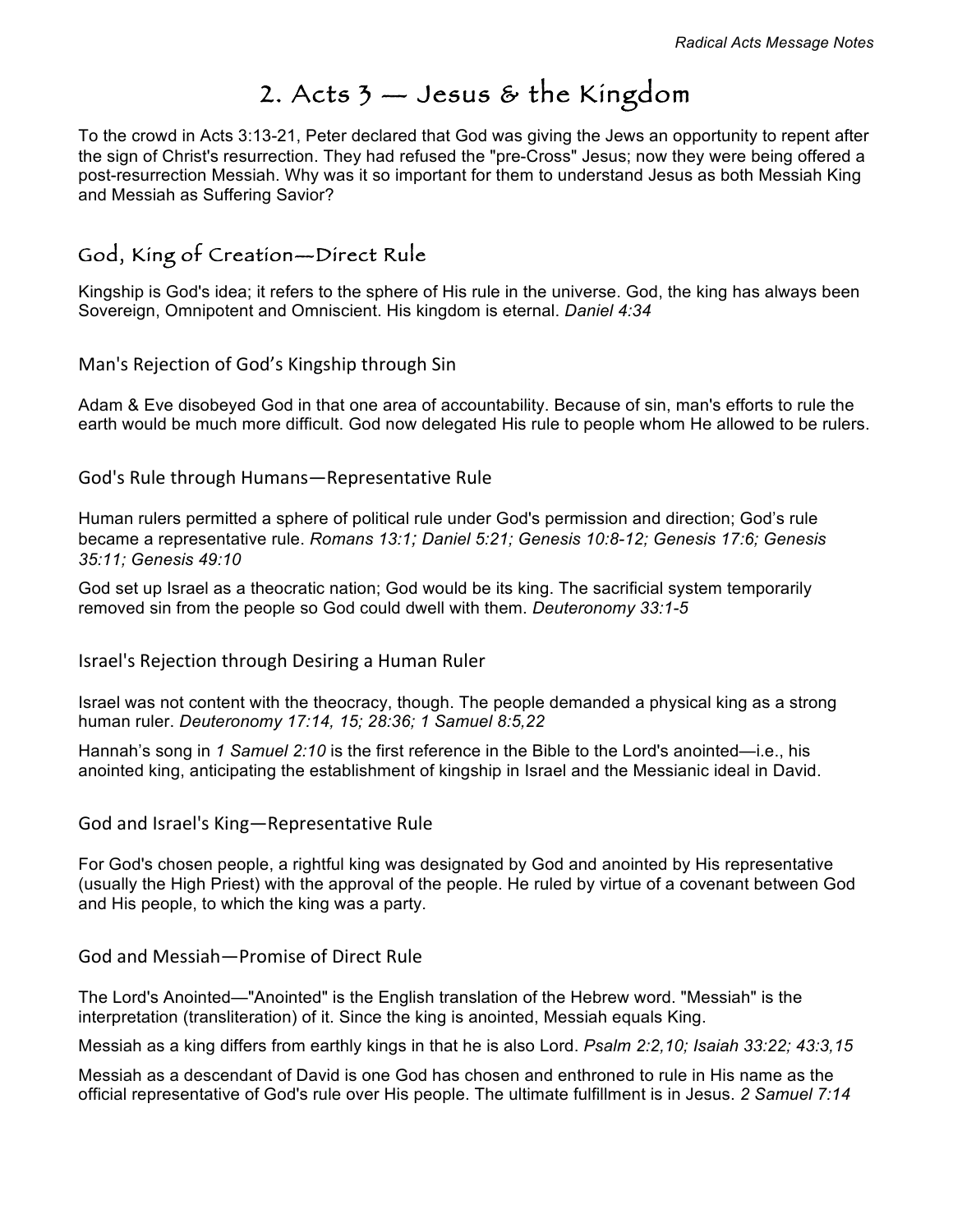Israel Waits through the Exile, Greek Empire, and Roman Empire

#### **Exile—Spiritual Changes**

Cut off from the temple, divested of nationhood and surrounded by pagan religious practices, Israel focused on

- The Law (Torah, first five books of the Old Testament) rather than nationhood
- The belief that they were God's people which found its expression through personal piety and prayer rather than the sacrifices now denied to them. The center of worship was the synagogue.

Result: Judaism became a faith that could be practiced wherever the Torah could be carried which helped preserve Judaism but also prepared the way for the Christian gospel.

#### **Israel in the Greek Empire**

After Alexander the Great's death, Israel was ruled by descendants of Alexander's general, Ptolemy, from Egypt. The Ptolemies were considerate of Jewish religious sensitivities.

In 198 B.C., descendants of another of Alexander's generals, Seleucid, took control. Antiochus IV Epiphanes (175-164 B.C.) imposed Greek language and culture on Israel. A segment of the Jewish aristocracy adopted Greek ways; the majority of Jews were outraged. Laws were enforced with extreme cruelty as Antiochus attempted to eradicate the Jewish religion by prohibiting some of the central elements of Jewish practice, destroying copies of the Torah (the Pentateuch), and requiring offerings to the Greek god Zeus. The crowning outrage was the erection of a statue of Zeus and the sacrificing of a pig in the Jerusalem temple itself!

Opposition to Antiochus led by Mattathias, an elderly villager from a priestly family, and his five sons (one named Judas the Maccabee—thus the Maccabean revolt). The event is memorialized in the celebration of Hanukkah. Judas Maccabeus destroyed a Greek altar and killed Antiochus' emissary to their village, triggering a 24-year war resulting in the independence of Judah with Mattathias's sons as rulers. Sadly, the dynasty became corrupted and turned into an aristocratic Hellenistic regime (represented later by the Sadducees). Those who had supported the Maccabean revolt soon fell out of favor. The Pharisees (whose sect formed during this turbulent time period) were actually persecuted by their own leaders for about 30 years of this period in Israel's history.

#### **Israel in the Roman Empire**

In 63 B.C., an expanding Roman empire entered in the picture. Pompey took Jerusalem after a threemonth siege of the temple area, massacring priests in the performance of their duties and entering the Most Holy Place. This sacrilege began Roman rule in a way that Jews could neither forgive nor forget!

The Pharisees built a "hedge" around the law to enable Jews to live righteously before God in a world that had changed drastically since the days of Moses. Few in number, they enjoyed the support of the people and were the only group to survive the destruction of the temple in A.D. 70, thus being the spiritual progenitors of modern Judaism. The Roman Senate appointed Herod, a non-Jew, king in 40 B.C. Subject to Rome.

# God Sends Messiah Jesus—Direct Rule Offered

At his birth, Jesus came announced as a King. For 3 years as an adult, Jesus proclaimed God's truth to men and demonstrated that He is God. He delivered men and women from their physical and spiritual ills. The time had come for Him to move on in his role as Israel's Messiah. So, he headed for Jerusalem.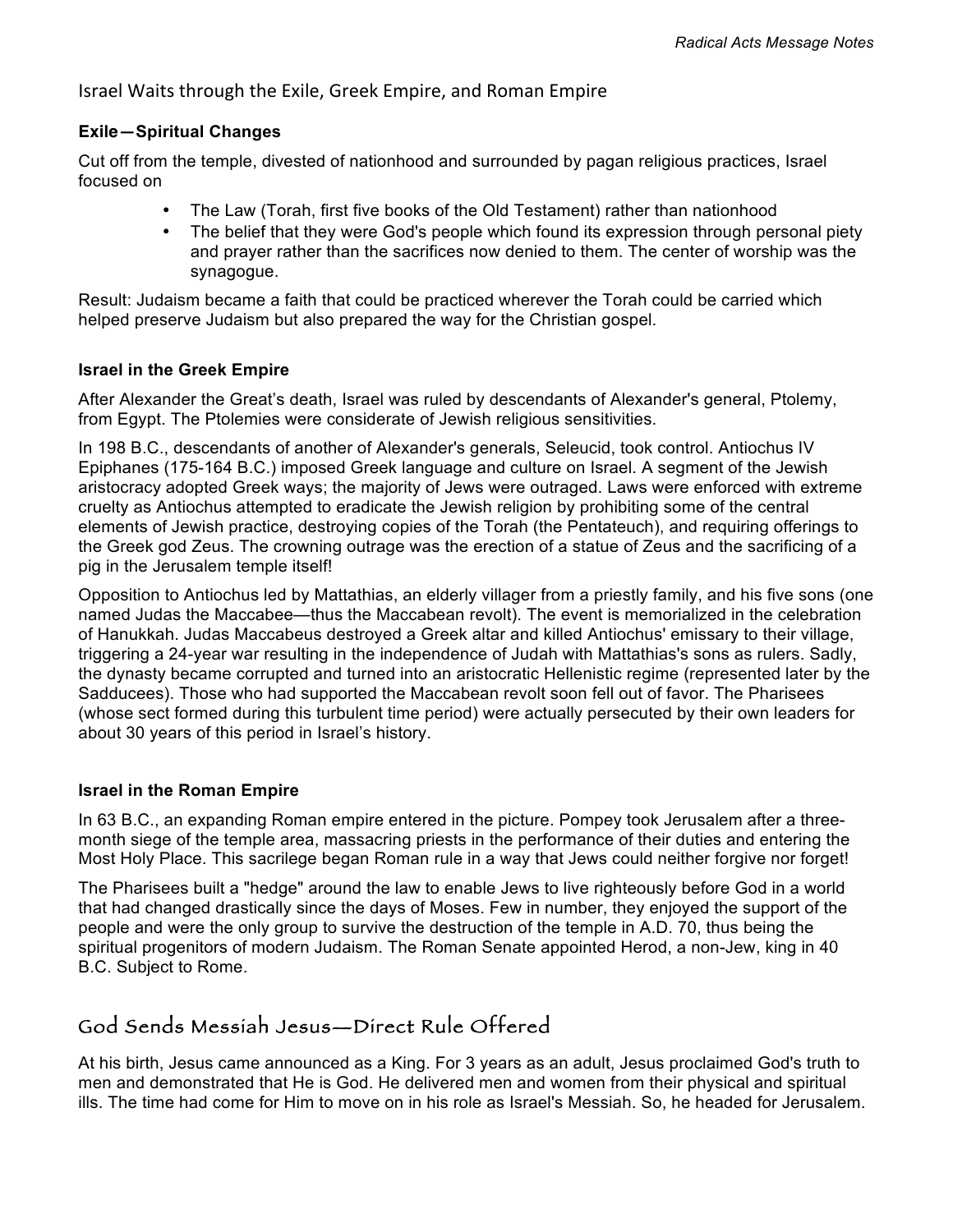At Bethany, he stopped until the way could be prepared so that when He entered the city people would recognize Him as the Messiah *(Luke 19)*, fulfilling Zechariah 9:9 by riding on a young donkey. The crowds understood that Jesus was presenting Himself as the Messiah, capable of bringing in the Kingdom. He entered as a king like David would have entered.

The crowd quoted from *Psalm118*, a Messianic psalm of praise traditionally sung at Passover. They are filled with joy that Jesus at last is making public proclamation of His Messiahship. All history had pointed towards this single, spectacular event when the Messiah publicly presented Himself to the nation, and God desired that this fact be acknowledged.

#### **Israel Rejects Messiah and Direct Rule Once Again**

As a King he was rejected as He Himself prophesied. *Luke 19:14; Luke 18:31-33*

When He was crucified He died as the King of the Jews. *Mt 27:37*

Because the people did not recognize the time of God's coming to them, the city would be totally destroyed. Roman soldiers did this starting in AD 70. Roman general Titus conquered it after a 1-year siege. Only the towers of Herod's palace and a part of the western wall of the temple platform were left. 600,000 Jews were killed. The rest were taken to Rome as slaves. Incidentally, Titus wanted the Temple spared, but it was inadvertently (or so he thought) torched. God' promise was fulfilled.

#### **Why the king had to suffer first to deliver his people:**

It was God's plan to deal with sin once and for all so he could have a restored relationship with His creation. *Isaiah 53:5; Luke 24:26; Matthew 26:54*

Humans are less sensitive to their sin than they are to their circumstances. The Israelites never could come to grip with their sins. The leaders had their laws. They didn't need a savior. Because they declared themselves righteous God was expected to do the same. So, they didn't recognize who Jesus really is. *Luke 19:42,44; John 1:10-11*

#### **God gave them further opportunity to repent.** *Acts 3:17-21*

This offer of salvation and of the Kingdom pointed both to God's graciousness and to Israel's unbelief. God was giving the Jews an opportunity to repent after the sign of Christ's resurrection. They had refused the "pre-Cross" Jesus; now they were being offered a post-resurrection Messiah. Peter's words underscore Israel's rejection. They had been given the sign of Jonah but still they refused to believe.

#### **Jesus—King of Believers**

In addition to the sovereignty of God manifested in political governments and their rulers, Scripture also bears testimony to a spiritual government…

- In which God rules in the hearts of men
- True ever since the beginning of time
- Includes all who are willingly subject to God, whether men or angels
- Especially includes the rule of God in the hearts of believers in the Church age

The Church Age began—the Kingdom of God present in the hearts of believers through the Holy Spirit. *Colossians 1:13*

### Jesus—King of Kings

All will see His visible and glorious kingdom on the earth after the Second Coming. In Revelation, Jesus Christ, the Lamb, is introduced as King of the kings of the earth. *Revelation 1:5; 19:16; 17:14*